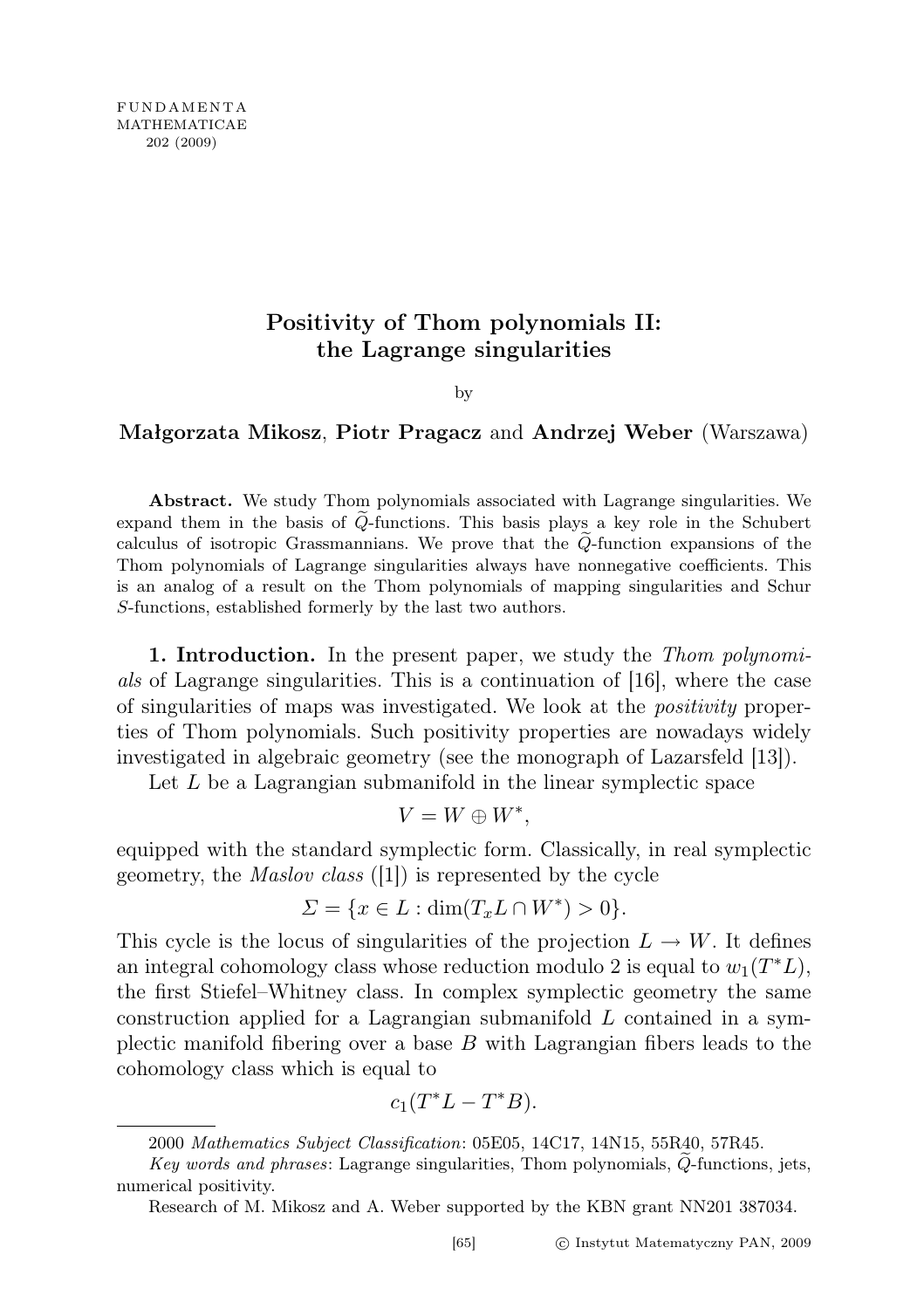A generalization of the Maslov class is provided by Thom polynomials associated with higher order types of singularities. These types are defined by imposing conditions on higher order jets of L (see Definition 3).

For real singularities, the associated cohomology classes were studied by Arnold and Fuks (see, e.g., [5]), Vassiliev [17], Audin [3], and others. The complex case was studied by Kazarian [11] who also computed a substantial number of examples. The Thom polynomials in this case can always be written as polynomials in the Chern classes of  $T^*L \to T^*B$  (see Remark 13).

Given a Thom polynomial, one can expand it in different bases. The Thom polynomial of a singularity of a map, in general, is not a positive combination of monomials in Chern classes. As shown in [16], such a Thom polynomial is always a positive Z-linear combination of Schur S-functions.

The Thom polynomial of a Lagrange singularity is, in general, neither a positive combination of monomials in Chern classes nor a positive combination of Schur S-functions.

In the present paper, we use the  $\tilde{Q}$ -functions of [15] and show that the Thom polynomial of a Lagrange singularity, expanded in the basis of  $Q$ functions, has nonnegative coefficients.

Here is a brief outline of the content of the paper.

In Section 2, we recall the definitions and properties of Lagrange singularities. We introduce the space of jets of Lagrange submanifolds and define the notion of a "Lagrange singularity type".

In Section 3, we recall from  $[15]$  the algebraic properties of  $Q$ -functions. We also recall from [14] their cohomological interpretation in terms of Schubert classes for the Lagrangian Grassmannian.

In Section 4, we attach the "Thom polynomial" to a Lagrange singularity type. Then we state and prove our main result, Theorem 9, asserting that the Thom polynomial of a Lagrange singularity type is a nonnegative Z-linear combination of  $Q$ -functions.

The proof of the theorem is quite different from the one in [16]. There are two reasons for that. First, the  $Q$ -functions do not admit—up to now—a characterization similar to that of Schur S-functions from [8]. Second, the Lagrangian case is "more rigid" than the one of singularities of maps, and does not admit a functorial interpretation like that in [16]. The proof in the present paper relies on the computation, in Lemma 12, of some normal bundle in the space of jets of Lagrangian submanifolds. This lemma is based on a result about actions of linear transformations on jets of functions (see Proposition 11) which seems to be of independent interest. In the key step, the proof uses deformation to the normal cone.

We finish Section 4 with some discussion of Thom polynomials of Legendre singularities.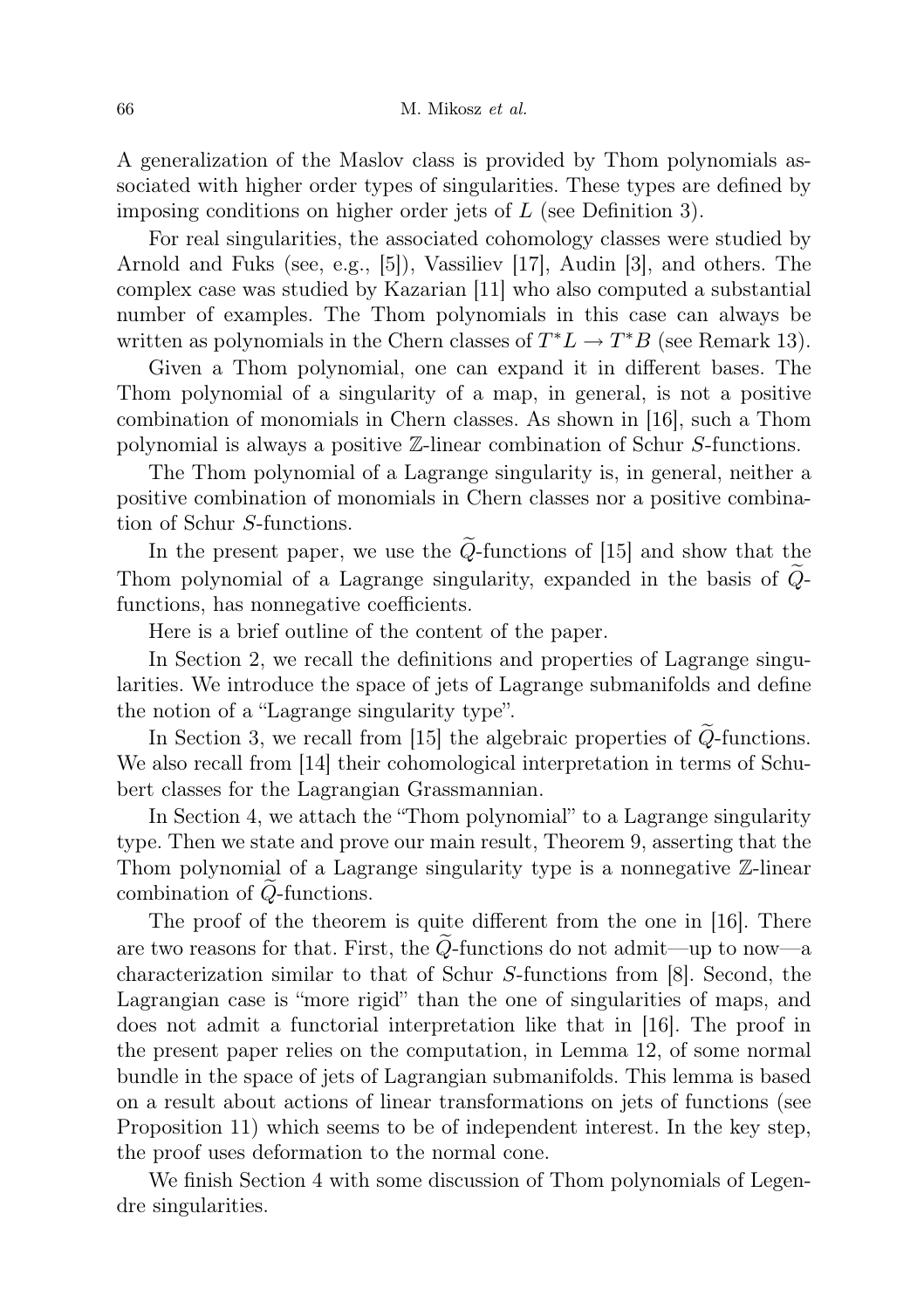In the last section, we list the  $\tilde{Q}$ -function expansions of Thom polynomials up to codimension 6.

2. Jets of Lagrangian submanifolds. Let us fix a positive integer  $n$ . Suppose that W is a complex linear space, where dim  $W = n$ . Let

$$
V=W\oplus W^*
$$

be a linear symplectic space, equipped with the standard symplectic form  $\langle -, - \rangle$ , defined by

$$
\langle (w_1, f_1), (w_2, f_2) \rangle = f_1(w_2) - f_2(w_1)
$$

for  $w_i \in W$  and  $f_i \in W^*$ ,  $i = 1, 2$ . We shall view V as a symplectic manifold. If we write  $q = (q_1, \ldots, q_n)$  for the coordinates of W and  $p = (p_1, \ldots, p_n)$  for the dual coordinates of  $W^*$ , the symplectic form on V is  $\sum_{i=1}^n dp_i \wedge dq_i$ .

Denote by  $\rho: V \to W$  the projection.

Any germ  $L$  of a Lagrangian submanifold of  $V$  with the nonsingular projection  $\varrho_{|L}$  is the graph of a 1-form  $\alpha: W \to W^*$ . The condition that L is Lagrangian is equivalent to  $d\alpha = 0$ . Since we deal with germs (in fact, with their jets), we can write  $\alpha = dF$  for some function  $F: W \to \mathbb{C}$ .

In the present paper, we shall investigate (the germs of) *singular* Lagrangian submanifolds L, that is, L itself is smooth but the projection  $\rho_{|L}$ is singular.

Here is the simplest example. Suppose that  $\dim W = 1$ , and set

(1) 
$$
L = \{(q, p) \in W \oplus W^* : q = p^2\}.
$$

(In the classification of Lagrange singularities, this corresponds to the singularity of type  $A_2$ .)

To classify the (germs of) Lagrangian submanifolds, one introduces a suitable notion of a *generating family of a Lagrangian germ* (for motivation, see  $[2, \text{Example 5 in } \S18.3]$ , and for a precise definition, see  $[2, \S19.1]$ . (These generating families are usually versal deformations of suitable functions  $f: \mathbb{C}^{\bullet} \to \mathbb{C}$  (loc. cit.).) Then one introduces, in [2, §19.4], the notions of R-equivalence and (stable)  $R^+$ -equivalence of two generating families of Lagrangian germs. The crucial result (see  $[2,$  Theorem in  $\S 19.4$ , p. 304) asserts that the germs of two Lagrangian submanifolds are Lagrangian equivalent if and only if the corresponding generating families are stably  $R^+$ -equivalent. We illustrate these issues by the following example.

EXAMPLE 1. The Lagrangian submanifold corresponding to the singularity  $A_3$ , i.e.  $f(x) = x^4$ , is obtained in the following way. The generating family

$$
F(x,q) = x^4 + q_1 x^2 + q_2 x
$$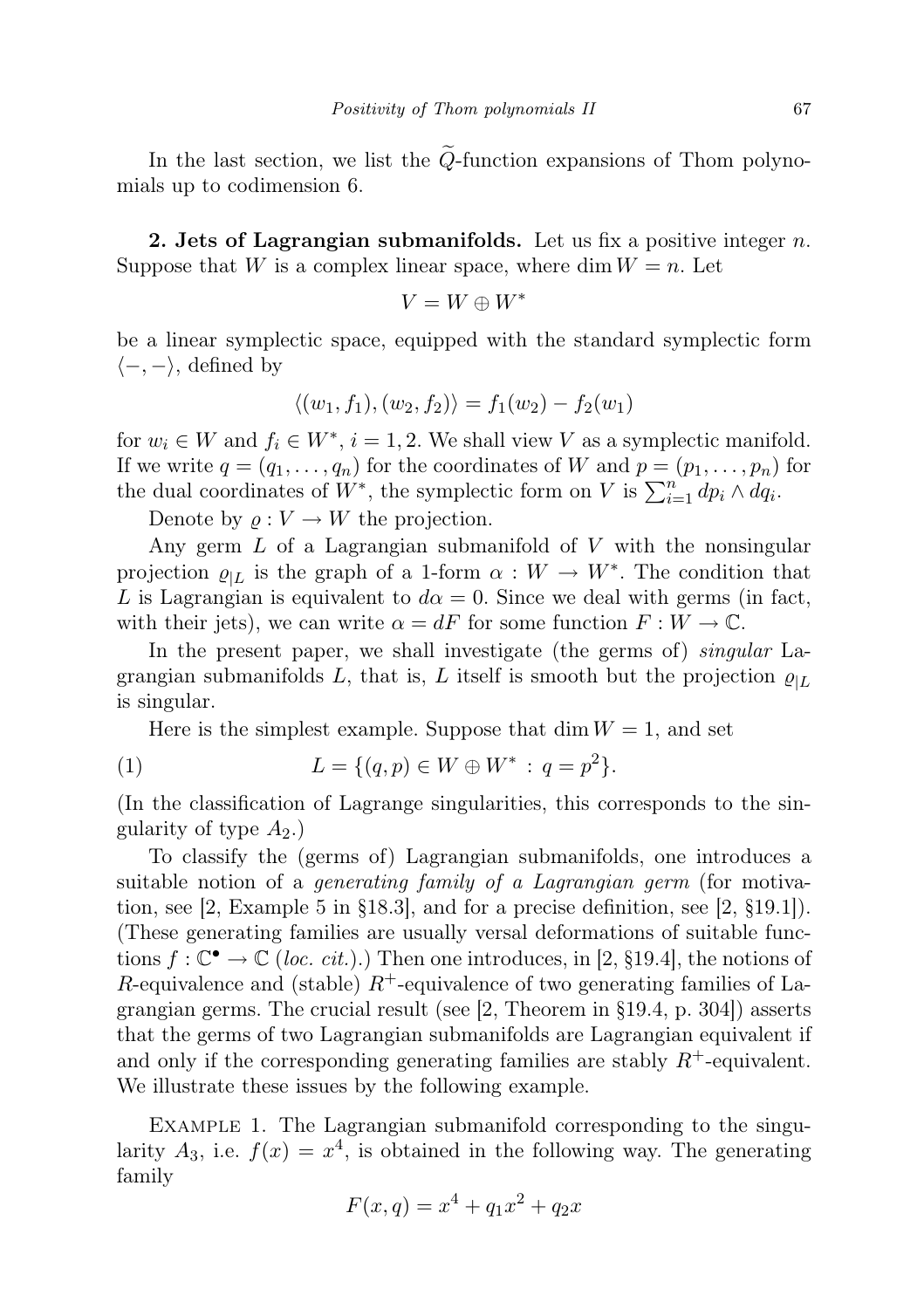68 M. Mikosz et al.

is a universal deformation of  $f(x) = F(x, 0) = x^4$  (with additional condition  $F(0, q) = 0$ . This generating family defines the Lagrangian submanifold

$$
L = \left\{ (q, p) \in W \oplus W^* : \exists x \in \mathbb{C}, \, \frac{\partial F(x, q)}{\partial x} = 0, \, \frac{\partial F(x, q)}{\partial q} = p \right\},\
$$

that is,

$$
4x^3 + 2q_1x + q_2 = 0, \quad x^2 = p_1, \quad x = p_2.
$$

We thus obtain

$$
L = \{(q, p) \in W \oplus W^* : p_1 = p_2^2, q_2 = -(4p_2^3 + 2q_1p_2)\}.
$$

We will study the space of germs of Lagrangian submanifolds  $L \subset V$ passing through 0. This space has infinite dimension, which is inconvenient from the point of view of algebraic geometry. Therefore we fix once for all a nonnegative integer k and we identify two germs if the degree of their tangency at 0 is greater than  $k$ . This way we obtain the space of  $k$ -jets of Lagrangian manifolds, denoted by  $\mathcal{L}(V)$ . This space is homogeneous. Every germ of a Lagrangian submanifold can be obtained from the "distinguished" Lagrangian submanifold  $W$  by application of a germ symplectomorphism preserving 0. We have the following description:

$$
(2) \t\t \mathcal{L}(V) = \text{Aut}(V)/P,
$$

where Aut(V) is the group of k-jet symplectomorphisms preserving  $0 \in V$ , and  $P$  is the stabilizer of  $W$ .

Denote now by  $LG(V)$  the Lagrangian Grassmannian parametrizing all linear Lagrangian subspaces of V. This manifold is embedded in  $\mathcal{L}(V)$  in a natural way.

On the other hand, we have the *Gauss map*  $\pi : \mathcal{L}(V) \to LG(V)$ , which is a retraction to  $LG(V)$ , defined for a Lagrangian submanifold L by

$$
\pi(L) = T_0(L),
$$

the tangent space to L at  $0 \in L$ .

 $\bigoplus_{i=3}^{k+1} \text{Sym}^i(W^*)$  (<sup>1</sup>). LEMMA 2. The fiber of the projection  $\pi$  is the affine space isomorphic to

*Proof.* The fiber  $\mathcal{L}(V)_W = \pi^{-1}(W)$  consists of those (jets of) Lagrangian submanifolds which have the tangent space equal to  $W$ . Every Lagrangian submanifold  $L$  with nondegenerate projection onto  $W$  is the graph of the differential of a function  $F: W \to \mathbb{C}$  (note that  $dF$  acts from W to  $W^*$ ). The

$$
\mathcal{L}(V) = Sp(V) \times_{P'} \mathcal{L}(V)_{W} \to Sp(V)/P' = LG(V),
$$

<sup>(&</sup>lt;sup>1</sup>) We point out that  $\pi : \mathcal{L}(V) \to LG(V)$  is not a vector bundle. This projection is of the form

where  $P' = P \cap Sp(V)$  is the group of linear symplectomorphisms stabilizing W. A calculation shows that P' does not act linearly on  $\mathcal{L}(V)_W$  already for  $k = 3$ .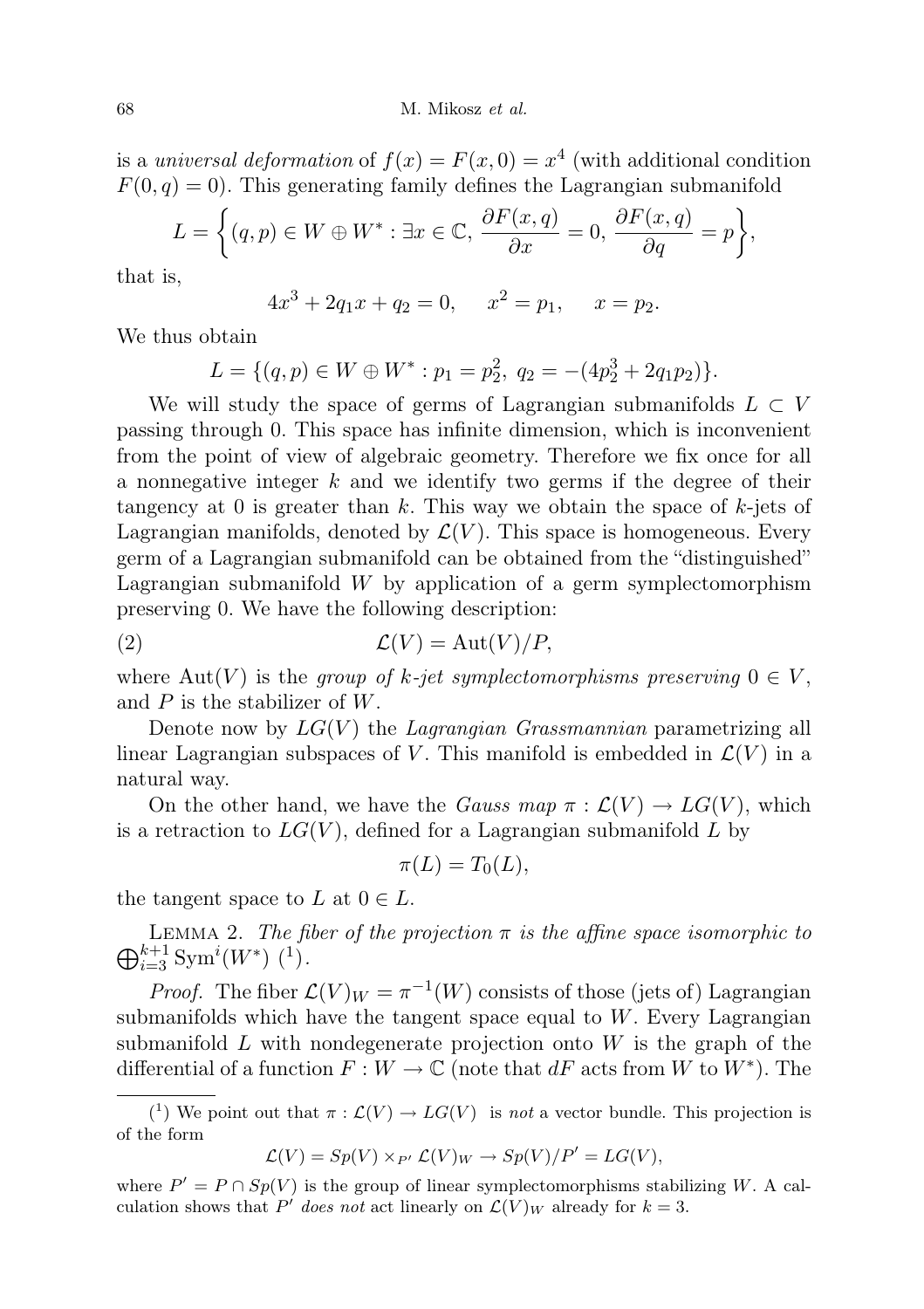condition  $0 \in L$  corresponds to the condition  $dF(0) = 0$ , and the condition  $T_0(L) = W$  corresponds to vanishing of the second derivatives of F at 0. This proves the lemma.

We end this section with the definition of a *Lagrange singularity type*. Consider the subgroup  $H$  of  $Aut(V)$  consisting of the holomorphic symplectomorphisms preserving the fibration  $\rho: V \to W$ . Such symplectomorphisms are compositions of maps induced by biholomorphisms of the base and differentials of functions on the base (see [2, §18.5, Theorem, p. 284]).

We say, following [2, §18.6], that two jets of Lagrangian submanifolds are Lagrangian equivalent if they belong to the same orbit of H.

We study not only individual orbits of the group H but also families of orbits. Moreover, together with an orbit we are forced to consider its closure. Therefore we introduce the following definition.

DEFINITION 3. A *Lagrange singularity type*  $\Sigma$  is any closed pure-dimensional algebraic subset of  $\mathcal{L}(V)$  which is invariant with respect to the action of H.

(In other words, a Lagrange singularity type is a closed algebraic set which is the union of some Lagrangian equivalence classes.)

For instance, the closure of the orbit of the singularity  $A_2$  is described by the condition corank( $D\varrho_{|L}(0)$ )  $\geq$  1. Similarly, the closure of the orbit of the singularity  $D_4$  is given by the condition corank $(D\varrho_{|L}(0)) \geq 2$ . The singularity class  $P_8$  is not the closure of a single orbit. The family  $P_8$  has one parameter (i.e. it has modality 1). The orbit of a germ belonging to  $P_8$  has codimension 7, while the singularity type  $P_8$  has codimension 6. It can be described by the condition corank( $D\varrho_{L}(0)$ )  $\geq$  3. To define the singularity type  $A_3$  one has to consider the degeneracy locus  $S \subset L$  of the differential  $D\varrho_{|L}$ . The singularity type  $A_3$  consists of the jets of L for which S is singular or  $\rho_{\text{S}}$  is not an immersion. These conditions can be translated into algebraic equations in  $\mathcal{L}(V)$ .

In the literature  $(2, §21.3)$ , one can find the notion of *stable* Lagrangian equivalence classes. They are classified in small codimensions (loc. cit.).

3. Lagrangian Grassmannians and  $\ddot{Q}$ -functions. We start with recollections on  $Q$ -functions from [15].

Let X be an alphabet  $(2)$ . We shall denote by  $\mathbb{X}^2$  the alphabet consisting of the squares of elements of  $X$ . Given an alphabet  $X$  of variables, we shall denote by  $Sym(X)$  the ring of symmetric functions in X. Given any alphabet

 $(2)$  By an *alphabet* we understand a finite multiset of elements in a commutative ring.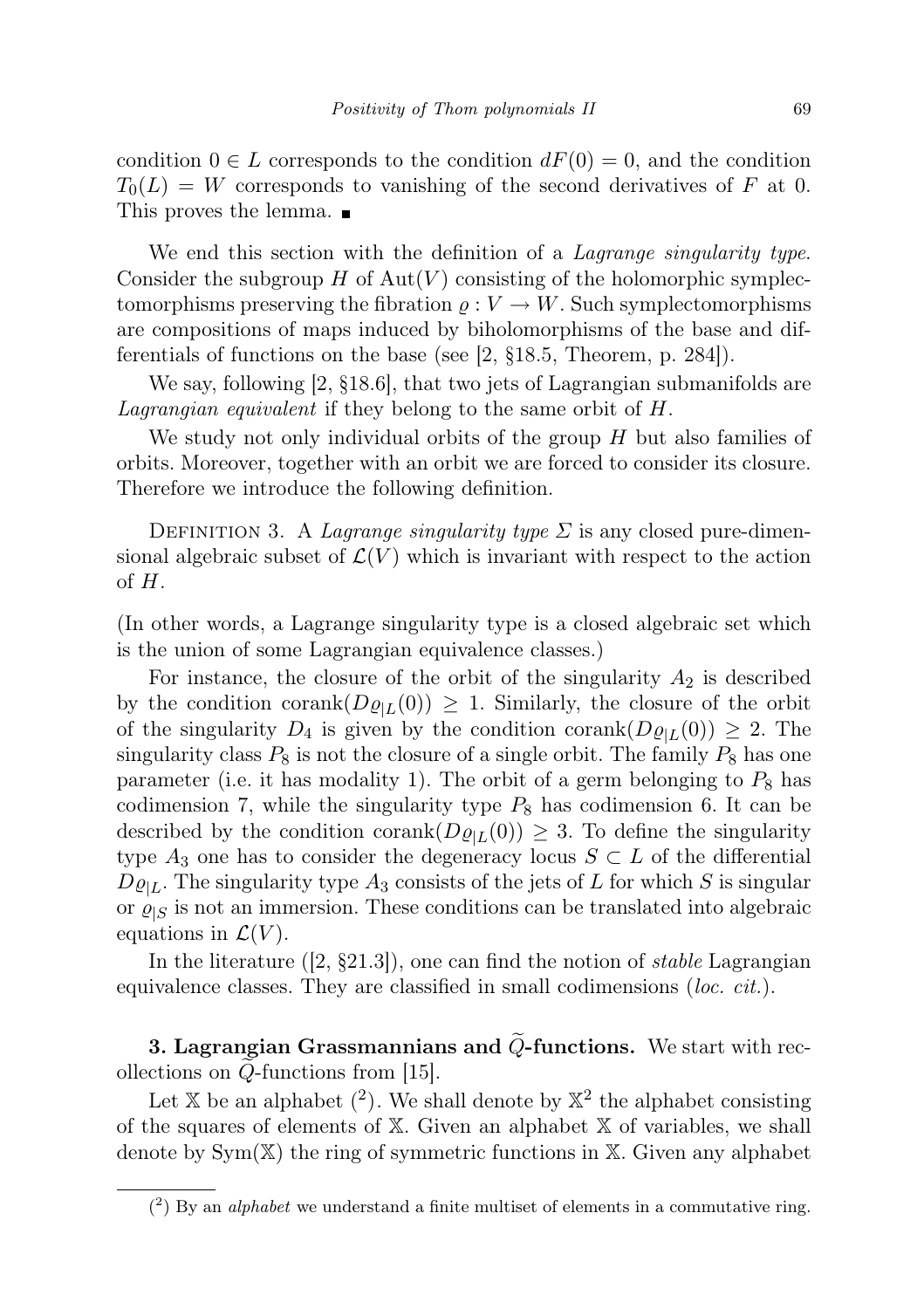$$
\mathbb{X} = \{x_1, x_2, \ldots\}, \text{ we set}
$$
  
(3) 
$$
\widetilde{Q}_i(\mathbb{X}) = e_i(\mathbb{X}) = \sum_{j_1 < \cdots < j_i} x_{j_1} \cdots x_{j_i},
$$

the ith elementary symmetric function in X.

Given two nonnegative integers  $i \geq j$ , we put

(4) 
$$
\widetilde{Q}_{i,j}(\mathbb{X}) = \widetilde{Q}_i(\mathbb{X})\widetilde{Q}_j(\mathbb{X}) + 2\sum_{p=1}^j (-1)^p \widetilde{Q}_{i+p}(\mathbb{X})\widetilde{Q}_{j-p}(\mathbb{X}).
$$

For example, we have  $\widetilde{Q}_{i,i}(\mathbb{X}) = e_i(\mathbb{X}^2)$ .

Given any partition  $I = (i_1 \geq \cdots \geq i_h \geq 0)$ , where we can assume h to be even, we set

(5) 
$$
\widetilde{Q}_I(\mathbb{X}) = \text{Pfaffian}(M),
$$

where  $M = (m_{p,q})$  is the  $h \times h$  skew-symmetric matrix with

$$
m_{p,q} = \widetilde{Q}_{i_p,i_q}(\mathbb{X})
$$

for  $1 \leq p < q \leq h$ .

For an alphabet  $X = \{x_1, x_2, ...\}$  of degree 1 variables, the degree of  $Q_I(\mathbb{X})$  is equal to  $|I| := i_1 + \cdots + i_h$ .

For a fixed positive integer n, let  $\mathbb{X}_n$  be an alphabet of n variables of degree 1. Then the set  $\{Q_I(\mathbb{X}_n)\}\$ indexed by all partitions such that  $i_1 \leq n$ forms an additive basis of the ring  $Sym(X_n)$  (see [15]). We shall say that a partition is *strict* if its parts are distinct. Then the set  $\{Q_I(\mathbb{X}_n)\}\)$  indexed by all strict partitions such that  $i_1 \leq n$  forms a basis of the ring  $Sym(\mathbb{X}_n)$  as a free Sym( $\mathbb{X}_n^2$ )-module (*loc. cit.*). The same assertions hold for a countable alphabet of variables without restriction on  $i_1$ .

Let  $c_1, c_2, \ldots$  be a sequence of commuting variables, where  $deg(c_i) = i$ , and let  $\mathbb{X} = \{x_1, x_2, \ldots\}$  be an alphabet of degree 1 variables. We get a ring isomorphism

$$
\Phi: \mathrm{Sym}(\mathbb{X}) \to \mathbb{Z}[c_1, c_2, \ldots]
$$

by setting  $\Phi(e_i(\mathbb{X})) = c_i$  for  $i = 1, 2, \ldots$ .

Given a partition  $I$ , we put

(6) 
$$
\widetilde{Q}_I = \Phi(\widetilde{Q}_I(\mathbb{X})).
$$

If  $E$  is a vector bundle, then we define

(7) 
$$
\widetilde{Q}_I(E) = \widetilde{Q}_I(\mathbb{X}),
$$

where X is the alphabet of the Chern roots of E. In other words,  $\widetilde{Q}_I(E)$ is equal to  $Q_I$ , where  $c_i$  is specialized to  $c_i(E)$ , the *i*th Chern class of E,  $i = 1, 2, \ldots$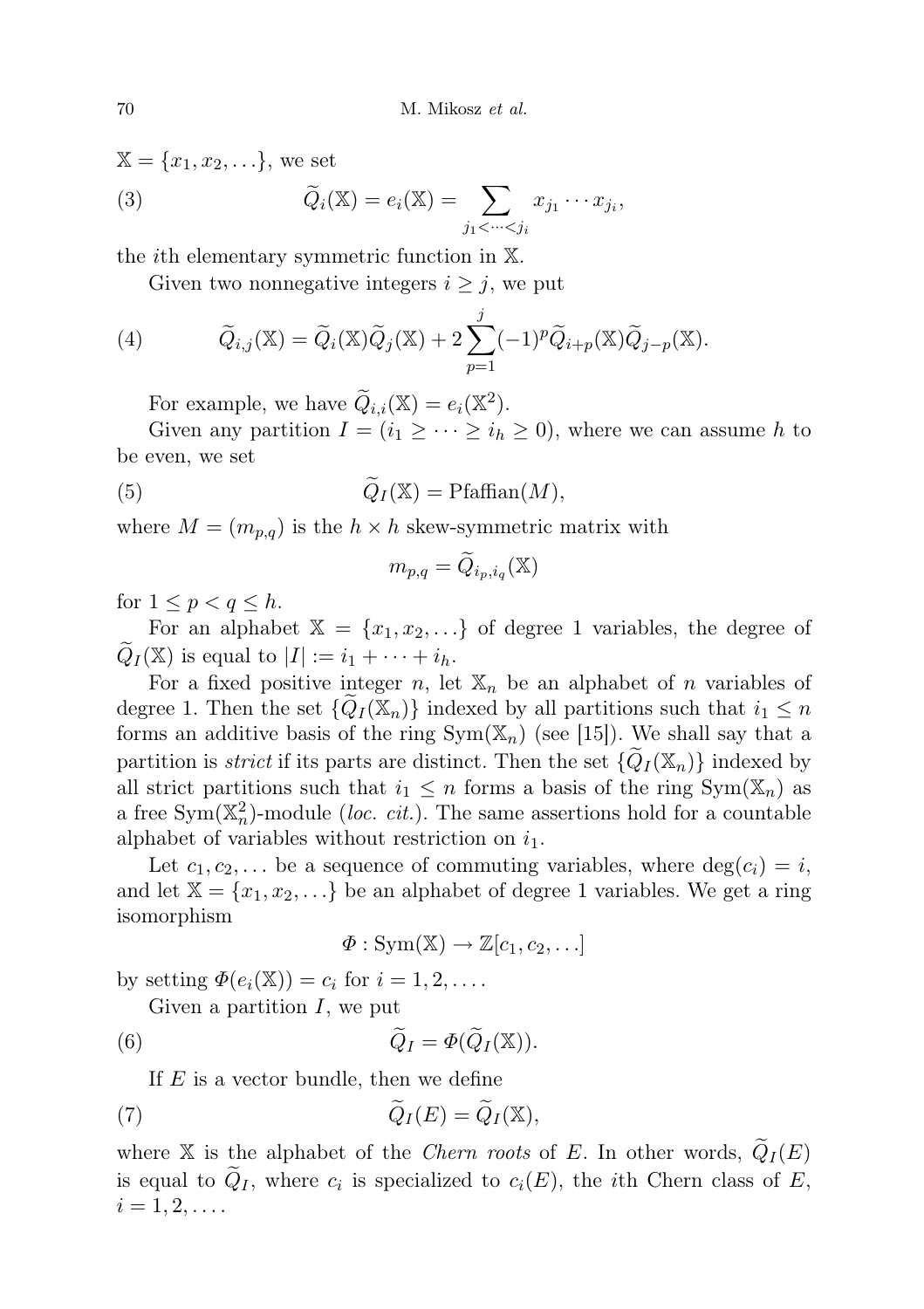REMARK 4. The family of  $\tilde{Q}$ -functions was invented and investigated in [15] when studying Lagrangian degeneracy loci. It is modelled on the classical *Schur Q-functions* (see, e.g., [14]). More precisely, for a strict partition I, the Schur Q-function of a vector bundle E is obtained from  $Q_I$  by the substitution

$$
Q_I(E) = \widetilde{Q}_I(E - E^*).
$$

See also Remark 5.3 in [12] for another link between these two families of functions. We refer the reader to [15] and [12] for details.

We shall now use  $Q$ -functions to describe some cohomological properties of the Lagrangian Grassmannian  $LG(V)$ . First, we recall a presentation of the cohomology ring of  $LG(V)$  by generators and relations that goes back to Borel [4].

PROPOSITION 5. With the above notation, we have

(8) 
$$
H^*(LG(V),\mathbb{Z}) \cong \mathbb{Z}[c_1,\ldots,c_n]/(\widetilde{Q}_{i,i})_{i=1,\ldots,n}.
$$

(Here the  $c_i$ 's correspond to the Chern classes of the dual of the tautological subbundle on  $LG(V)$ .)

The Lagrangian Grassmannian  $LG(V)$  has an algebraic cell decomposition which is a particular case of the classical Schubert–Bruhat cell decomposition, but here it admits the following concrete form. Suppose that a general flag

$$
V_{\bullet}: V_1 \subset \cdots \subset V_n \subset V
$$

of isotropic subspaces with dim  $V_i = i$  is given (i.e., equivalently,  $V_n$  is Lagrangian). Given a partition  $I = (n \ge i_1 > \cdots > i_h > 0)$ , we define

(9) 
$$
\Omega_I(V_{\bullet}) = \{ L \in LG(V) : \dim(L \cap V_{n+1-i_p}) \geq p, \ p = 1, \ldots, h \}.
$$

This is a *Schubert variety* associated with I. Note that

(10) 
$$
\operatorname{codim}(\Omega_I(V_\bullet), LG(V)) = |I|,
$$

and the cohomology class of  $\Omega_I(V_{\bullet})$ , denoted by  $\Omega_I$ , does not depend on the choice of the flag  $V_{\bullet}$ . Let us recall the following expression for  $\Omega_I$  in terms of Q-functions.

THEOREM 6 ([14, Sect. 6]). Let V be a 2n-dimensional linear symplectic space. Then in  $\hat{H}^{2|I|}(LG(V),\mathbb{Z})$ , we have

$$
(11) \t\t\t \Omega_I = \widetilde{Q}_I(R^*),
$$

where R is the tautological subbundle on  $LG(V)$ .

(In [14, Sect. 6], this result was given in terms of the special Schubert classes  $\Omega_i$  but  $\Omega_i = c_i(R^*)$ .)

Since Schubert varieties are the closures of cells of a cellular decomposition of  $LG(V)$ , the Schubert classes  $\{\Omega_I\}$ , with I strict and  $i_1 \leq n$ , form a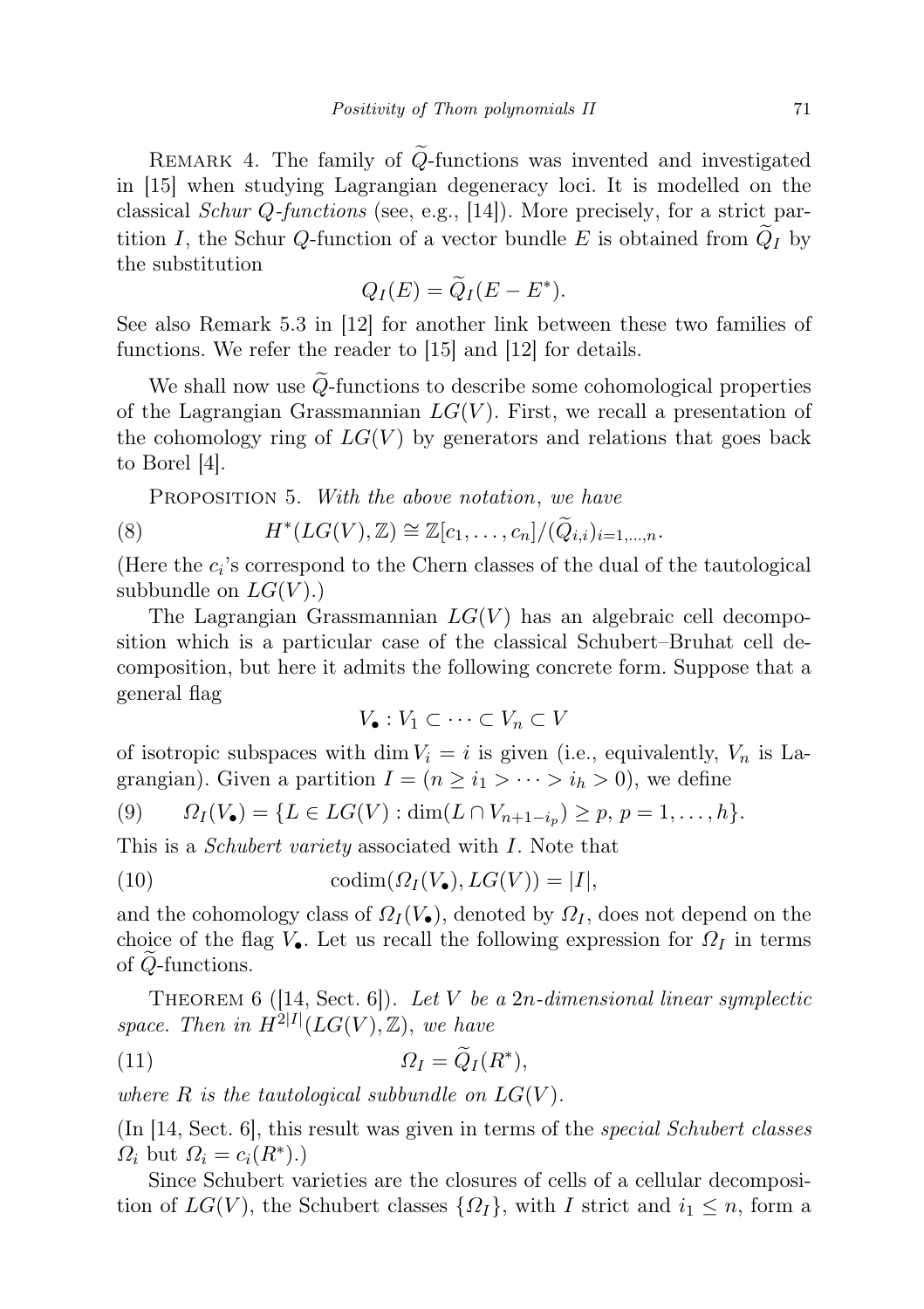$\mathbb{Z}$ -basis of  $H^*(LG(V), \mathbb{Z})$ . Hence also the polynomials  $\{\widetilde{Q}_I(R^*)\}$  indexed by the partitions from the same set have this property.

In the proof of Theorem 9 below, we shall use the following result. For a strict partition  $I = (n \geq i_1 > \cdots > i_h > 0)$ , we denote by I' the strict partition whose set of parts complements  $\{i_1, \ldots, i_h\}$  in  $\{1, \ldots, n\}$ .

PROPOSITION 7. For a strict partition I with  $i_1 \leq n$ , there exists a unique strict partition J with  $j_1 \leq n$  and  $|J| = \dim LG(V) - |I|$  for which

$$
\widetilde{Q}_I(R^*)\cdot\Omega_J\neq 0.
$$

In fact, this  $J$  is equal to  $I'$ , and we have

(12) 
$$
\int_{LG(V)} \widetilde{Q}_I(R^*) \cdot \Omega_{I'} = 1.
$$

By virtue of Theorem 6, this proposition follows, e.g., from [15, Theorem 5.23]. See also Example 4.2(5) in [14].

4. Thom polynomials of Lagrange singularities and  $\tilde{Q}$ -functions. A Lagrange singularity type  $\Sigma \subset \mathcal{L}(V)$  defines the cohomology class

$$
[\Sigma] \in H^*(\mathcal{L}(V), \mathbb{Z}) \cong H^*(LG(V), \mathbb{Z}).
$$

Suppose that this class is equal to

$$
\sum_{I} \alpha_{I} \widetilde{Q}_{I}(R^*),
$$

where the sum runs over strict partitions I with  $i_1 \leq n$ , and  $\alpha_I \in \mathbb{Z}$  (it is important here to use the bundle  $R^*$ ). Then

(13) 
$$
\mathcal{T}^{\Sigma} := \sum_{I} \alpha_{I} \widetilde{Q}_{I}
$$

is called the Thom polynomial associated with the Lagrange singularity type  $\Sigma$ .

EXAMPLE 8. We list here the  $\widetilde{Q}$ -function expansions of the Thom polynomials of some Lagrange singularities. They were computed in [11] in the basis of monomials in Chern classes.

A<sub>2</sub>: 
$$
Q_1
$$
  
\nA<sub>3</sub>:  $3\tilde{Q}_2$   
\nD<sub>4</sub>:  $\tilde{Q}_{21}$   
\nD<sub>6</sub>:  $12\tilde{Q}_{32} + 24\tilde{Q}_{41}$   
\nA<sub>7</sub>:  $135\tilde{Q}_{321} + 1275\tilde{Q}_{42} + 2004\tilde{Q}_{51} + 2520\tilde{Q}_{6}$   
\nP<sub>8</sub>:  $\tilde{Q}_{321}$ .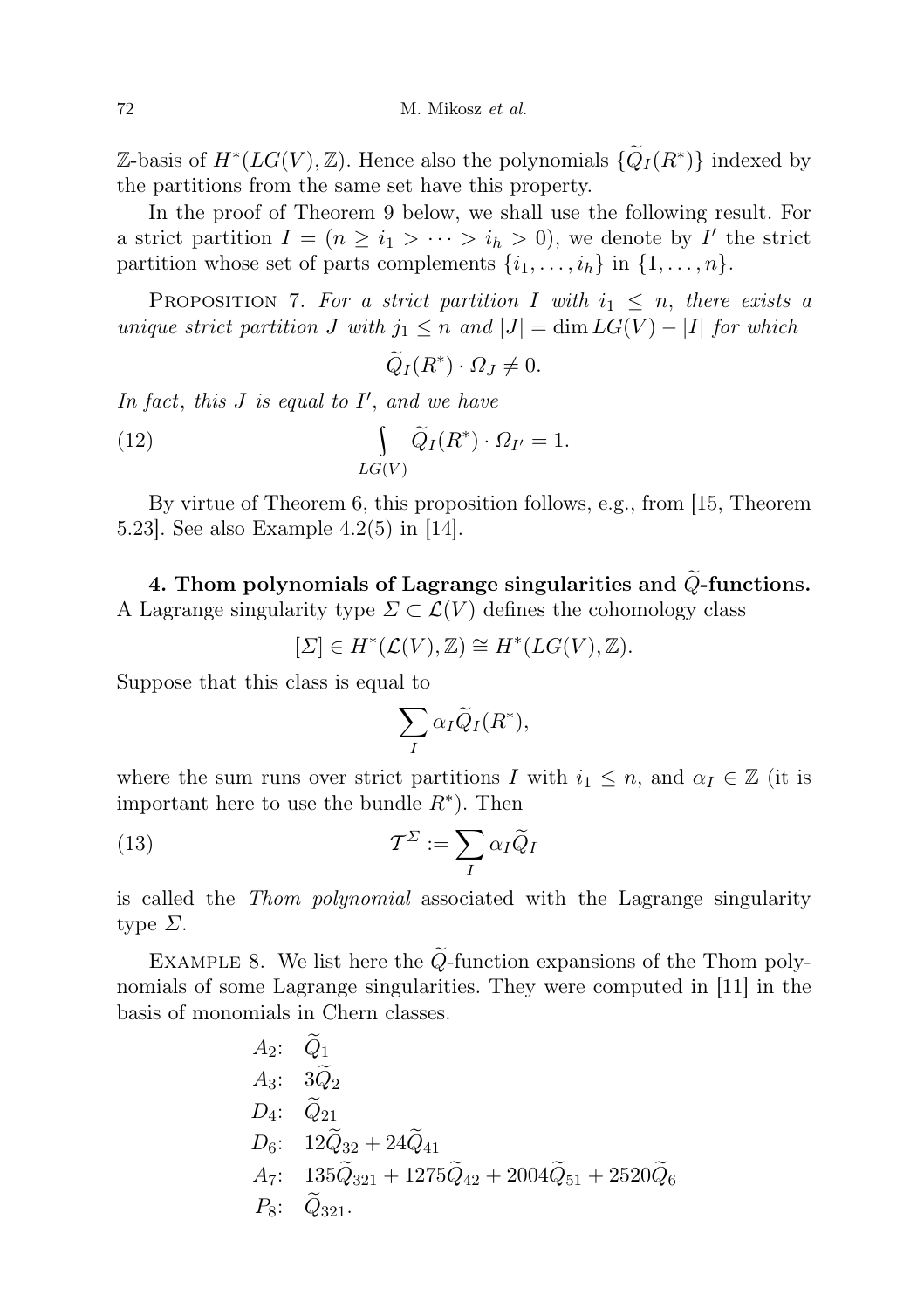Note that all the coefficients in the formulas of Example 8 are nonnegative. For a more extensive list of examples, see Section 5.

The Thom polynomials of the singularities  $A_2$ ,  $D_4$  and  $P_8$  are equal to single  $Q$ -functions because they are defined by conditions involving only the differential of  $\varrho_{|L}$ , that is, by conditions defining single Schubert varieties in the Lagrangian Grassmannian.

For example,  $P_8$  is defined by the condition corank $(D\varrho_{|L}(0)) \geq 3$ . This singularity type is the closure of a one-dimensional family of orbits. Therefore the germs of the type  $P_8$  are not stable in the sense of [2, §21.3]. On the other hand,  $P_8$  is worth mentioning since it is the first example of modality that appears in the classification. The Thom polynomial  $Q_{321}$  is an obstruction to deforming the map to one without this singularity.

We now state our main result.

THEOREM 9. For any Lagrange singularity type  $\Sigma$ , all the coefficients  $\alpha_I$ in (13) are nonnegative.

For the proof of this theorem, we need several preliminary results.

First of all, we shall use the *nonnegativity property* of globally generated bundles [7] (see also [6], [13]). Let E be a vector bundle on a variety X. By a *cone* in  $E$ , we mean a subvariety of  $E$  which is stable under the natural  $\mathbb{G}_m$ -action on E. If  $C \subset E$  is a cone, then one may intersect its cycle  $[C]$ with the zero-section of the vector bundle:

(14) 
$$
z(C, E) := s_E^*([C]),
$$

where  $s_E^*: H^*(E, \mathbb{Z}) \to H^*(X, \mathbb{Z})$  is induced by the zero-section  $s_E: X \to E$ . We now record the following variant of a result from  $|7|$ .

LEMMA 10. Let  $\pi : E \to X$  be a globally generated bundle on a proper homogeneous variety X. Let C be a cone in E, and let Z be any algebraic cycle in X of the complementary dimension. Then the intersection  $[C] \cdot [Z]$ is nonnegative.

*Proof.* We decompose C into Whitney strata  $C_i$ , each stratum fibered over  $S_i \subset X$  (in  $C^{\infty}$ -topology). Note that  $\pi^{-1}Z$  is transverse to  $C_i$  if and only if Z is transverse to  $S_i$ . (One has to stratify the set Z into Whitney strata and check transversality of each pair of strata. For the notion of transversality of stratified cycles and their intersections, see  $|9|$ .) Since X is homogeneous, we can move  $Z$  to make it transverse to each  $S_i$ . Therefore, we can assume that  $\pi^{-1}Z$  is transverse to C. Then we have

(15) 
$$
[C] \cdot [Z] = [C] \cdot [\pi^{-1}Z] \cdot [X] = [C \cap \pi^{-1}Z] \cdot [X].
$$

The last number is equal to the degree of the cone class  $z(C \cap \pi^{-1}Z, E)$ , which is nonnegative by [7, Theorem 1(A)].  $\blacksquare$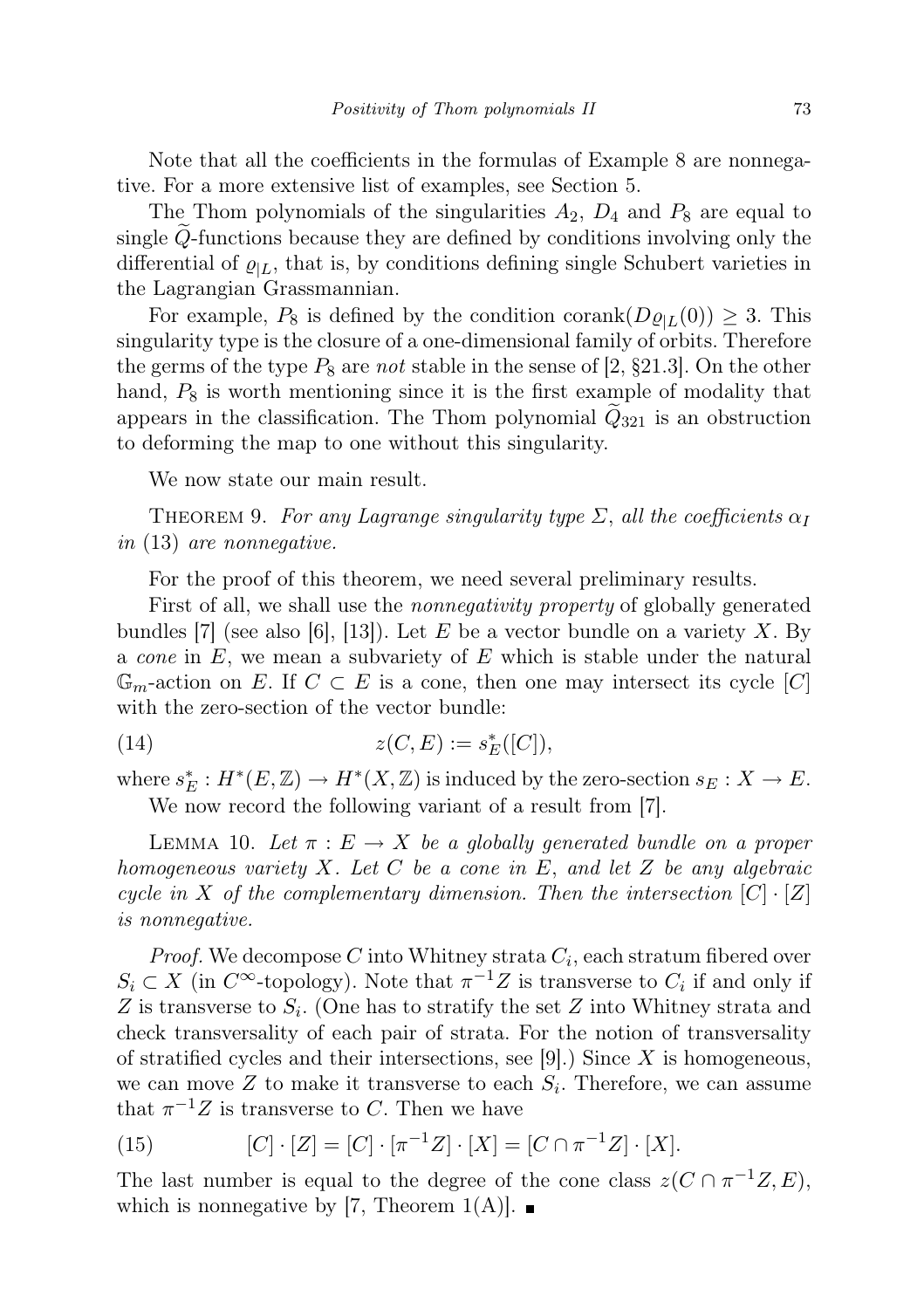74 M. Mikosz *et al.* 

Our next aim, in the proof of Theorem 9, is to determine the normal bundle of  $LG(V)$  in  $\mathcal{L}(V)$ . To this end, we need a general result about actions of linear transformations on jets. Let  $\mathcal J$  be the space of jets (of order k fixed at the beginning) of functions  $f: (\mathbb{C}^m,0) \to (\mathbb{C}^n,0)$  satisfying the condition  $Df(0) = 0$ .

Let  $A: \mathbb{C}^n \to \mathbb{C}^m$  be a linear map. The map A acts on  $\mathbb{C}^m \oplus \mathbb{C}^n$  by

$$
(q, p) \mapsto (q + Ap, p)
$$

and it acts on  $\mathcal J$  by transforming the graphs of functions. (Note that the action of A is well defined because  $Df(0) = 0$ .) More precisely, the image of the function  $f$  is the function  $f_A$  satisfying the following implicit equation:

(16) 
$$
f(q + Af_A(q)) = f_A(q).
$$

We state

PROPOSITION 11. The derivative at 0 of A acting on  $\mathcal J$  is equal to the identity.

(We shall use this proposition in the proof of Lemma 12, where the setting stems from Section 2; in particular, there  $m = n$  and q (resp. p) are the coordinates of  $W$  (resp. of  $W^*$ ) used in that section.)

*Proof.* We compute the derivative of A in the direction of an arbitrary  $f \in \mathcal{J}$ . We set

$$
(17) \t\t\t g_t = A(tf).
$$

By (16), the function  $g_t$  is given by the implicit equation

$$
(18) \t\t\t
$$
tf(q + Ag_t(q)) = g_t(q).
$$
$$

We want to show that  $g_t/t \to f$  as  $t \to 0$ . Since we assume

$$
g_t(0) = f(0) = 0,
$$

it is enough to show that  $Dg_t/t \to Df$  as  $t \to 0$ . Differentiating (18) gives

(19) 
$$
tDf \circ (\text{Id} + A \circ Dg_t) = Dg_t.
$$

Hence, we get

(20) 
$$
Dg_t = (\text{Id} - tDf \circ A)^{-1} \circ tDf.
$$

It follows from (20) that  $Dg_t/t \to Df$  as  $t \to 0$ , and the proposition has been proved.  $\blacksquare$ 

Let us come back to the setting of Section 2, and put

$$
\mathcal{L} = \mathcal{L}(V)
$$
 and  $G = LG(V)$ .

Recalling that  $R$  denotes the tautological vector bundle on  $G$ , we give the following description of the normal bundle of  $G$  in  $\mathcal{L}$ .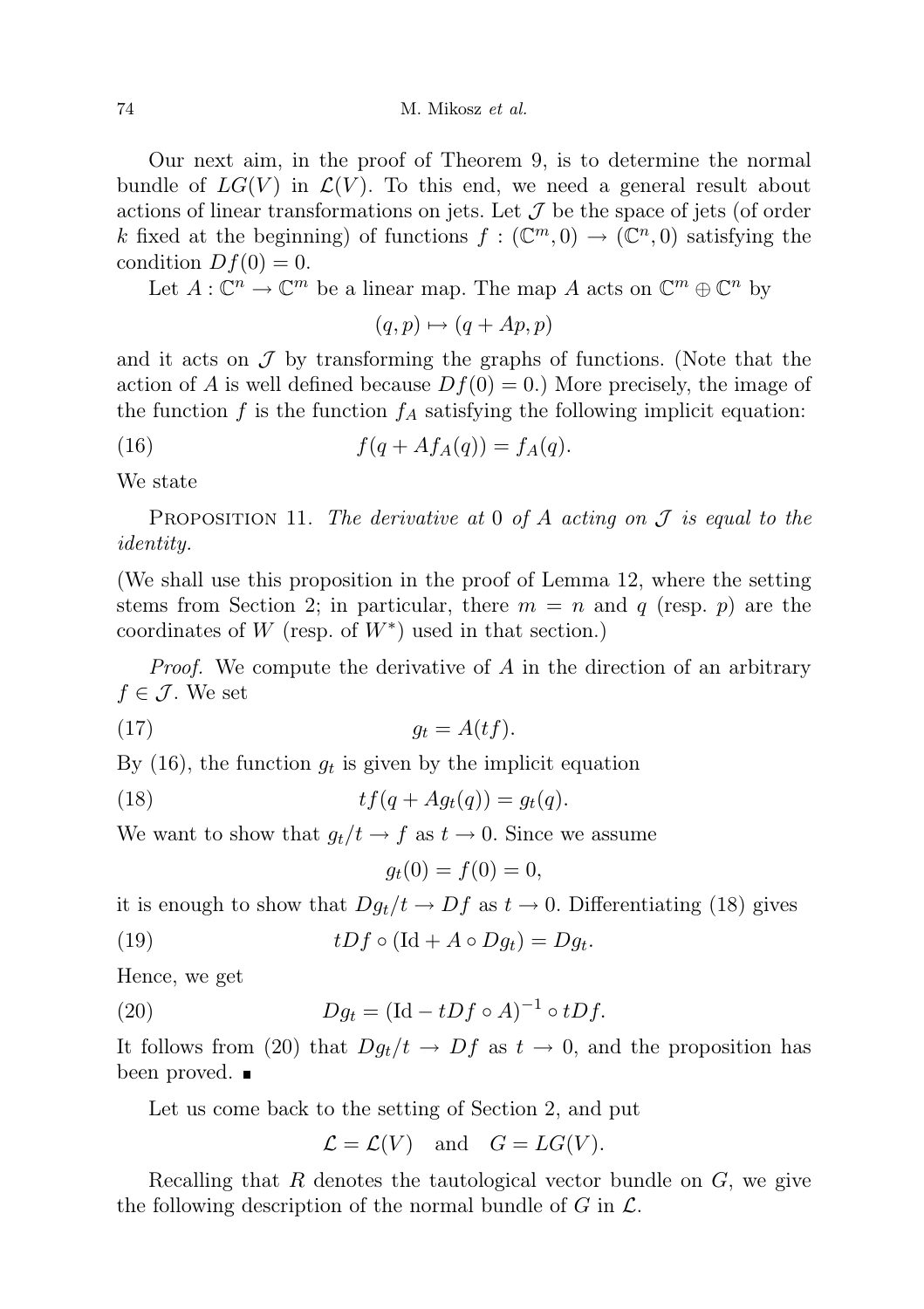Lemma 12. We have a natural isomorphism

(21) 
$$
N_G \mathcal{L} \cong \bigoplus_{i=3}^{k+1} \text{Sym}^i(R^*).
$$

*Proof.* Let  $L \in G$  be a Lagrangian linear subspace. Let us choose a splitting

(22) 
$$
V \cong L \oplus L^*.
$$

Using this splitting, by Lemma 2 we construct an isomorphism

(23) 
$$
\pi^{-1}(L) \cong \bigoplus_{i=3}^{k+1} \text{Sym}^i(L^*).
$$

Two splittings of the exact sequence

 $0 \to L \to V \to L^* \to 0$ 

differ by a linear map  $A: L^* \to L$ . By Proposition 11, the action of A on the tangent space to jets is the identity. Hence the isomorphism (23) does not depend on the choice of the splitting (22), and we have (globally) a natural isomorphism  $(21)$ .

We are now ready to complete the proof of Theorem 9.

Suppose that  $\Sigma$  is a Lagrange singularity class (in fact, it can be any algebraic pure-dimensional cycle in  $\mathcal{L}$ ). Let  $i : G \hookrightarrow \mathcal{L}$  be the inclusion, and denote by

$$
i^*: H^*(\mathcal{L}, \mathbb{Z}) \to H^*(G, \mathbb{Z})
$$

the induced map on cohomology rings. We have to examine the coefficients  $\alpha$  of the expression

(24) 
$$
i^*[\Sigma] = \sum \alpha_I \tilde{Q}_I(R^*).
$$

Let us fix a strict partition I with  $i_1 \leq n$ . By invoking Proposition 7, the coefficient  $\alpha_I$  is equal to

$$
(25) \t i^* [\Sigma] \cdot \Omega_{I'}
$$

(intersection in  $G$ ). Since the cohomology ring and the Chow ring of  $G$  are equal, we can compute (25) using the Chow groups. Let

$$
C = C_{G \cap \Sigma} \Sigma \subset N_G \mathcal{L}
$$

be the normal cone of  $G \cap \Sigma$  in  $\Sigma$ . Denote by  $j : G \hookrightarrow N_G\mathcal{L}$  the zero-section inclusion. By deformation to the normal cone [6, §6.1, §6.2], we have in  $A_*G$ the equality

$$
(26) \qquad \qquad i^*[\Sigma] = j^*[C],
$$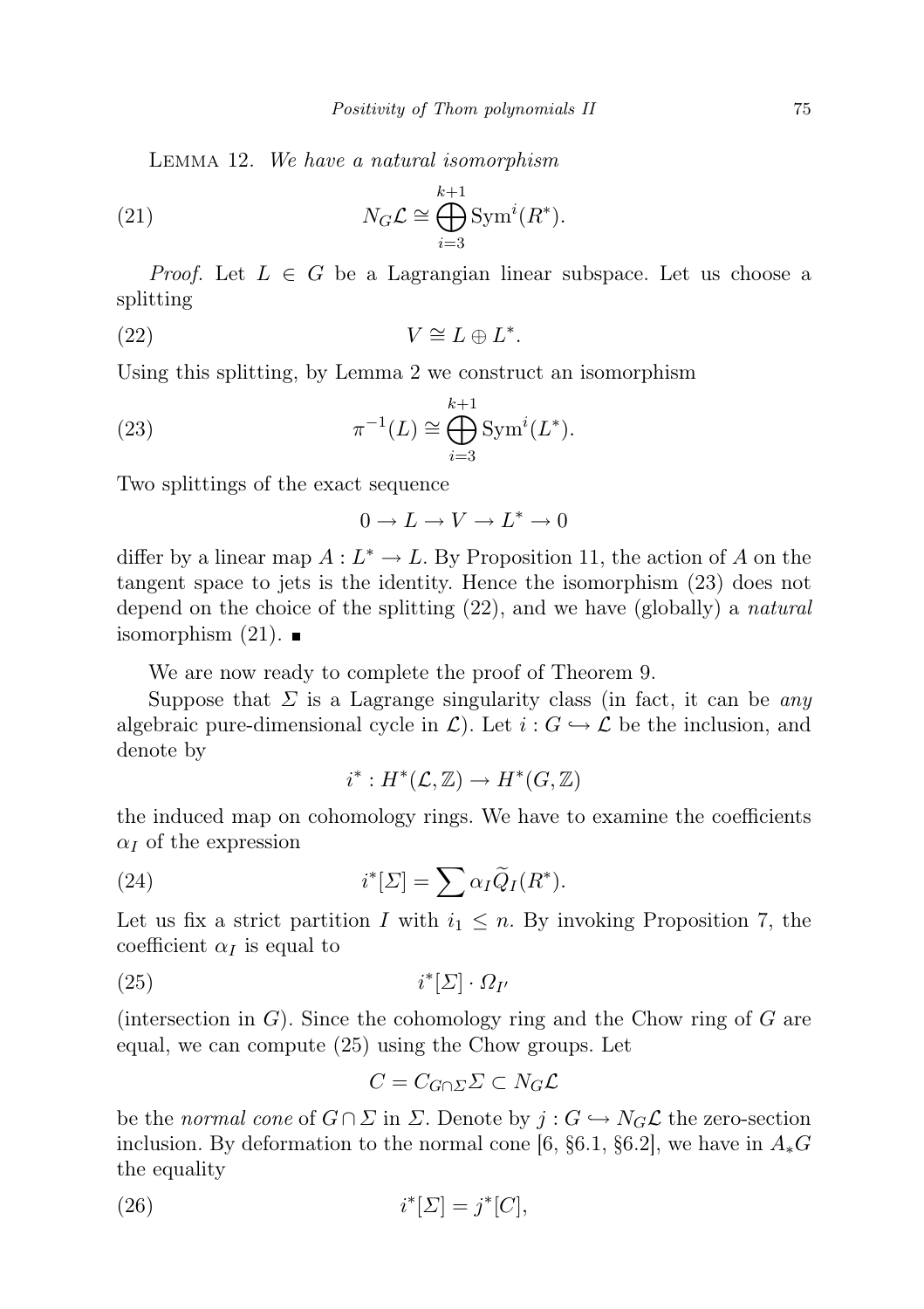where  $i^*$  and  $j^*$  are the pull-back maps of the corresponding Chow groups (see [6]). It follows that

$$
\alpha_I = [C] \cdot \Omega_{I'}
$$

(intersection in  $N_G\mathcal{L}$ ). The bundle  $R^*$  is globally generated; therefore, by Lemma 12, the vector bundle  $N_G\mathcal{L}$  is globally generated. The Lagrangian Grassmannian  $G = LG(V)$  is a homogeneous space with respect to the action of the symplectic group  $Sp(V)$ . By Lemma 10, applied to the bundle  $N_G\mathcal{L}\to G$ , the intersection  $[C]\cdot\Omega_{I'}$  is nonnegative.

This ends the proof of Theorem 9.

REMARK 13. We may compare jets of Lagrangian manifolds by increasing the number of variables. For a Lagrangian submanifold  $L \subset V = W \oplus W^*$ , we consider

$$
L \oplus \mathbb{C} \subset V \oplus (\mathbb{C} \oplus \mathbb{C}^*).
$$

This induces an embedding of  $\mathcal{L}(W \oplus W^*)$  into  $\mathcal{L}(W' \oplus W'^*)$ , where  $W' =$  $W \oplus \mathbb{C}$ . In this way, we obtain a chain of inclusions

$$
\mathcal{L}(V) = \mathcal{L}_0 \subset \mathcal{L}_1 \subset \cdots \subset \mathcal{L}_r \subset \cdots
$$

where  $\mathcal{L}_r = \mathcal{L}((W \oplus \mathbb{C}^r) \oplus (W \oplus \mathbb{C}^r)^*)$ . We say that the singularity type  $\Sigma$ is *closed with respect to suspension* if one can find a sequence of singularity classes  $\Sigma_r \subset \mathcal{L}_r$  for  $r \geq 0$  such that

(27) Σ<sup>r</sup> = Σr+1 ∩ L<sup>r</sup>

and  $\Sigma_0 = \Sigma$ . Moreover, we assume that the property (27) holds at the cohomological level, i.e. the restriction  $H^*(\mathcal{L}_{r+1}, \mathbb{Z}) \to H^*(\mathcal{L}_r, \mathbb{Z})$  maps the cohomology class  $[\Sigma_{r+1}]$  to  $[\Sigma_r]$ . (This holds when  $\Sigma_{r+1}$  and  $\mathcal{L}_r$  intersect transversely along some smooth open and dense subset of  $\Sigma_r$ .

Suppose now that E is a symplectic manifold, and  $E \to B$  is a fibration with Lagrangian fibers. (Such objects have recently been widely investigated. We do not intend to survey this activity here, but refer the reader to, e.g., [10] and the references therein.) Let, in addition,  $L \subset E$  be a Lagrangian submanifold. We denote by  $\rho$  the restriction of the projection to L. We study the singular points of the projection  $\rho$ . The definition of the singularity type (invariance with respect to change of coordinates) allows us to define the singular points of  $\varrho$  of type  $\Sigma$ . Denote the set of those singular points by  $\Sigma(\rho)$ . Assume that the singularity type is closed with respect to suspension (see (27)). Then, if the map  $\rho$  satisfies suitable transversality conditions, the class  $[\Sigma(\varrho)] \in H^*(L, \mathbb{Z})$  is equal to  $\mathcal{T}^{\Sigma}$  applied to the virtual bundle  $T^*L - \varrho^*T^*B$ . See also [11, Theorem 2 and §3.1].

REMARK 14. In the case of Legendre singularities, using some refinement of our methods, we can get the following positivity result (not as transparent as the one in the Lagrangian case). We adopt the definition of the Thom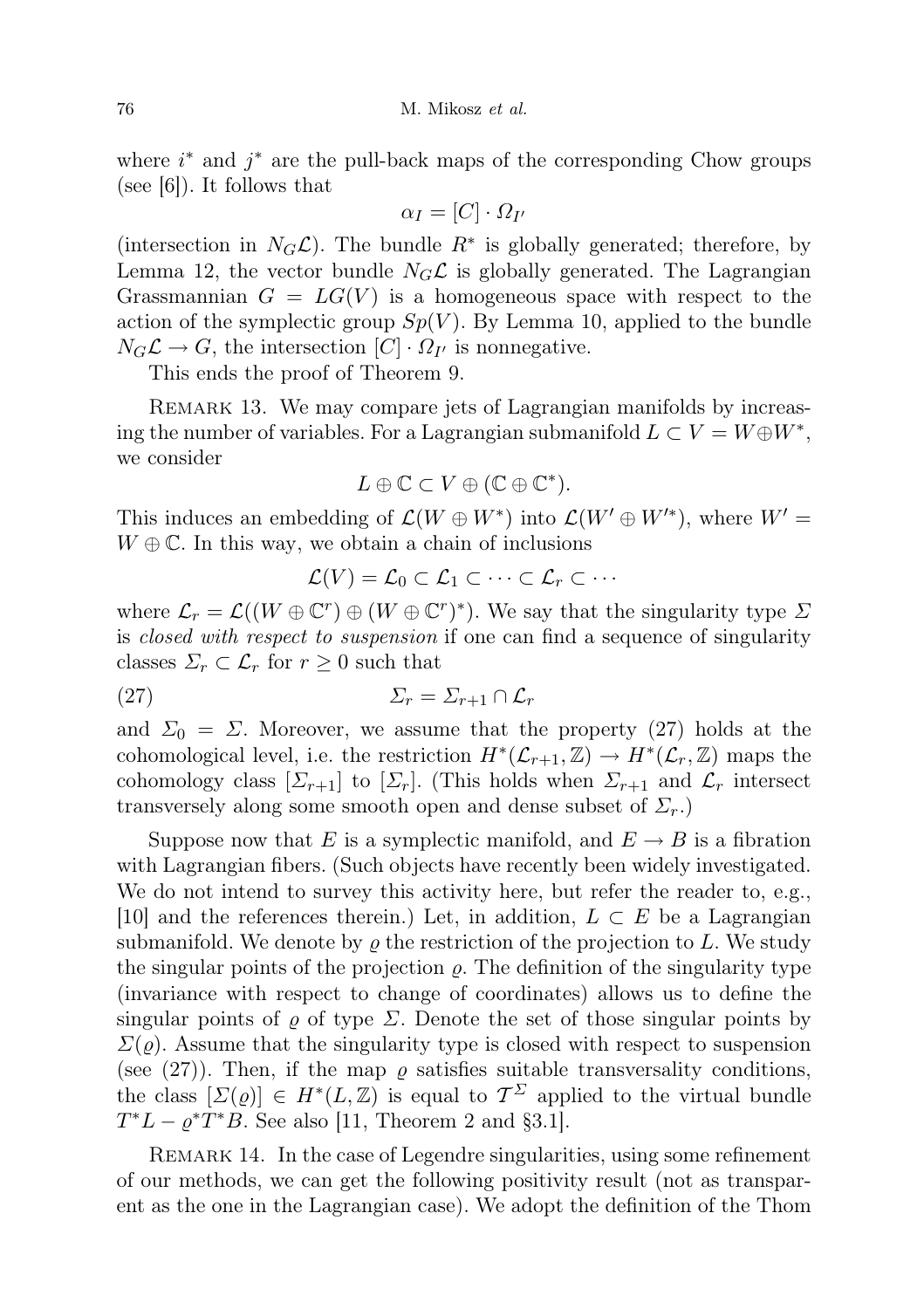polynomial of a Legendre singularity class from  $[11, p. 730]$   $(3)$ . That definition makes use of the *classifying space of Legendre singularities* (*loc. cit.*). Let  $\xi$  be the canonical line bundle on  $BU(1)$ , appearing in that definition. Let  $\mathbf{1}^n$  denote the rank n trivial bundle. The Thom polynomial of a Legendre singularity class can be uniquely represented as a Z-linear combination

(28) 
$$
\sum_{j\geq 0} \sum_{I} \alpha_{Ij} \widetilde{Q}_I((T^*L - \mathbf{1}^n) \otimes \xi^{1/2}) \cdot t^j,
$$

where

$$
t := \frac{1}{2}c_1(\xi) \in H^2\big(BU(1), \mathbb{Z}\big[\frac{1}{2}\big]\big),
$$

the second sum is over strict partitions I, and  $\alpha_{I_i} \in \mathbb{Z}$ . We then have

 $\alpha_{Ij} \geq 0$ 

for any strict partition I and  $j \geq 0$ . In other words, we get a positivity result after "perturbing" the argument " $T^*L$ " by subtracting a bundle and twisting by some line bundle. If we formally assume that  $\xi$  is trivial, then we get the Lagrangian case.

5. Examples. We now list the Thom polynomials of Lagrange and Legendre singularities up to codimension 6. These polynomials were computed in [11] in the basis of square free monomials in the Chern classes of the bundles involved. We represent them as Z-linear combinations of the products of the "twisted"  $\widetilde{Q}$ -functions from (28):

$$
\widetilde{Q}_I:=\widetilde{Q}_I((T^*L-\mathbf{1}^n)\otimes\xi^{1/2})
$$

(note the difference in notation with respect to (6)), and powers of  $t=\frac{1}{2}$  $\frac{1}{2}c_1(\xi)$ . The bold terms give the Thom polynomials of the corresponding Lagrange singularities.

A<sub>2</sub>: **Q**<sub>1</sub>  
\nA<sub>3</sub>: **3**
$$
\tilde{Q}_2 + t\tilde{Q}_1
$$
  
\nA<sub>4</sub>: **3** $\tilde{Q}_2$ <sub>1</sub> + **12** $\tilde{Q}_3$  + **t** 10 $\tilde{Q}_2$  + **t**<sup>2</sup><sub>2</sub> $\tilde{Q}_1$   
\nA<sub>5</sub>: **27** $\tilde{Q}_{31}$  + **60** $\tilde{Q}_4$  + **t**(22 $\tilde{Q}_{21}$  + 86 $\tilde{Q}_3$ ) + **t**<sup>2</sup><sub>4</sub>0 $\tilde{Q}_2$  + **t**<sup>3</sup>6 $\tilde{Q}_1$   
\nD<sub>5</sub>: **6** $\tilde{Q}_{31}$  + **t** 4 $\tilde{Q}_{21}$   
\nA<sub>6</sub>: **87** $\tilde{Q}_{32}$  + **228** $\tilde{Q}_{41}$  + **360** $\tilde{Q}_5$  + **t**(343 $\tilde{Q}_{31}$  + 756 $\tilde{Q}_4$ ) + **t**<sup>2</sup>(151 $\tilde{Q}_{21}$  + 584 $\tilde{Q}_3$ ) +  
\n**t**<sup>3</sup>196 $\tilde{Q}_2$  + **t**<sup>4</sup>24 $\tilde{Q}_1$   
\nD<sub>6</sub>: **12** $\tilde{Q}_{32}$  + **24** $\tilde{Q}_{41}$  + **t**32 $\tilde{Q}_{31}$  + **t**<sup>2</sup>12 $\tilde{Q}_{21}$ 

$$
E_6: \quad \mathbf{9\widetilde{Q}_{32}} + \mathbf{6\widetilde{Q}_{41}} + t\,\mathbf{9\widetilde{Q}_{31}} + t^2\mathbf{3\widetilde{Q}_{21}}
$$

 $(3)$  Our reference for Legendre singularities and characteristic classes is [11, §3.2].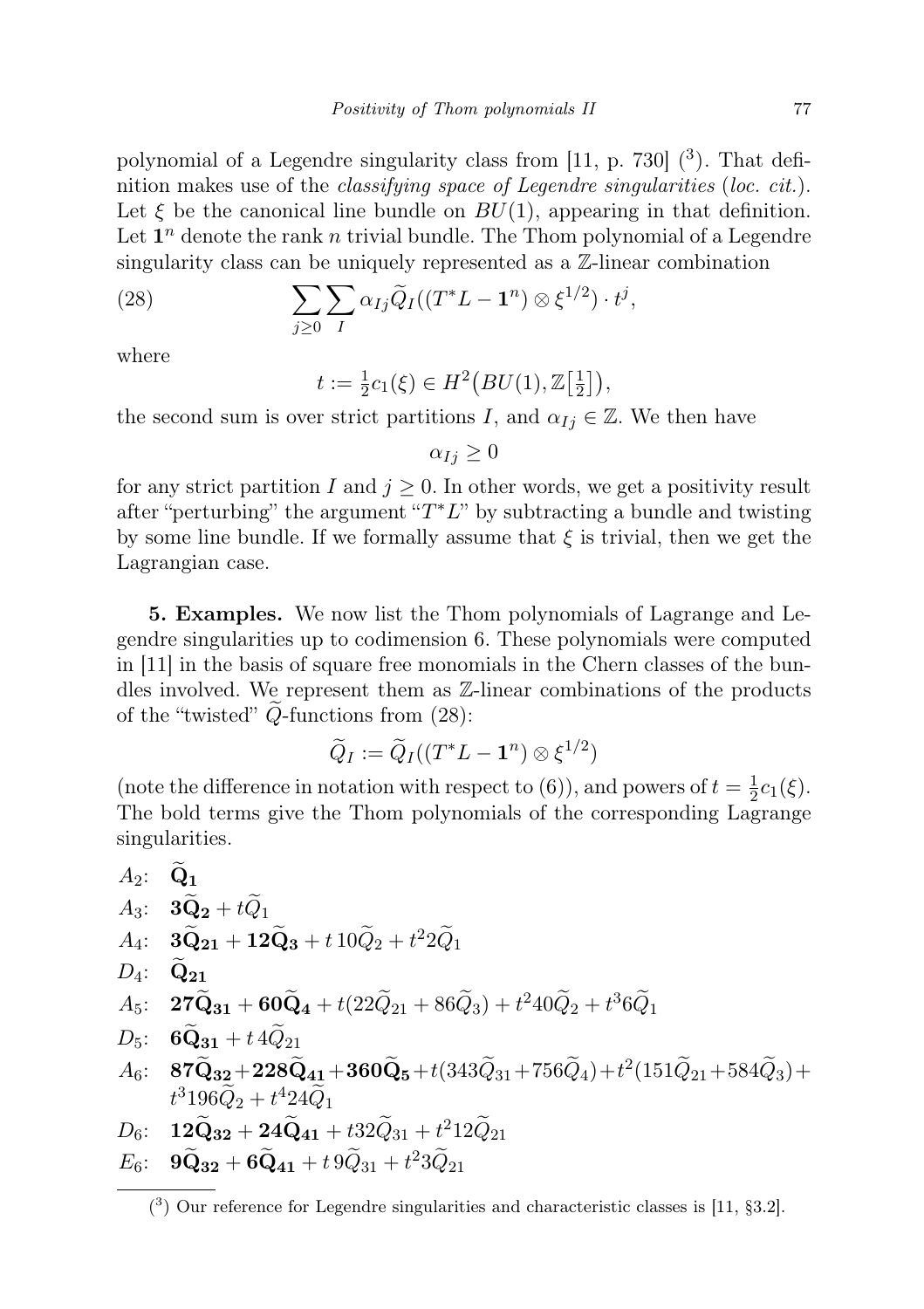- $A_7: 135\widetilde{\mathbf{Q}}_{321} + 1275\widetilde{\mathbf{Q}}_{42} + 2004\widetilde{\mathbf{Q}}_{51} + 2520\widetilde{\mathbf{Q}}_6 + t(7052\widetilde{Q}_5 + 4399\widetilde{Q}_{41} +$  $(1693\tilde{Q}_{32})+t^2(3445\tilde{Q}_{31}+7748\tilde{Q}_4)+t^3(1046\tilde{Q}_{21}+4172\tilde{Q}_3)+t^46388\tilde{Q}_2+$  $t^5 5 400 \widetilde{Q}_1$
- $D_7: \quad {\bf 24 \widetilde{Q}_{321}} + {\bf 120 \widetilde{Q}_{42}} + {\bf 144 \widetilde{Q}_{51}} + t (152 \widetilde{Q}_{32} + 288 \widetilde{Q}_{41}) + t^2 208 \widetilde{Q}_{31} + t^3 56 \widetilde{Q}_{21}$
- $E_7$ :  $9\widetilde{Q}_{321} + 60\widetilde{Q}_{42} + 24\widetilde{Q}_{51} + t(56\widetilde{Q}_{41} + 66\widetilde{Q}_{32}) + t^242\widetilde{Q}_{31} + t^310\widetilde{Q}_{21}$
- $P_8$ :  $\widetilde{\mathbf{Q}}_{321}$ .

Acknowledgements. We thank Özer Öztürk for pointing out some corrections in an earlier version of the paper. We are also grateful to the referee for a careful reading of the manuscript and suggestion of several improvements.

## References

- [1] V. I. Arnold, On a characteristic class entering into conditions of quantization, Funktsional. Anal. i Prilozhen. 1 (1967), no. 1, 1–14 (in Russian).
- [2] V. I. Arnold, S. M. Gusein-Zade and A. N. Varchenko, Singularities of Differentiable Maps, Vol. I, Monogr. Math. 82, Birkhäuser, 1985.
- [3] M. Audin, Classes caractéristiques lagrangiennes, in: Algebraic Topology, Barcelona 1986, Lecture Notes in Math. 1298, Springer, 1987, 1–16.
- [4] A. Borel, Sur la cohomologie des espaces fibrés principaux et des espaces homogènes de groupes de Lie compacts, Ann. of Math. 57 (1953), 115–207.
- [5] D. B. Fuks, The Maslov–Arnold characteristic classes, Dokl. Akad. Nauk SSSR 178 (1968), 303–306 (in Russian).
- [6] W. Fulton, Intersection Theory, Springer, 1984.
- [7] W. Fulton and R. Lazarsfeld, Positivity and excess intersections, in: Enumerative and Classical Geometry (Nice, 1981), Progr. Math. 24, Birkhäuser, 1982, 97–105.
- $[8] \quad -$ , The numerical positivity of ample vector bundles, Ann. of Math. 118 (1983), 35–60.
- [9] M. R. Goresky, Whitney stratified chains and cochains, Trans. Amer. Math. Soc. 267 (1981), 175–196.
- [10] J.-M. Hwang, Base manifolds for fibrations of projective irreducible symplectic manifolds, arXiv:0711.3224.
- [11] M. Kazarian, Thom polynomials for Lagrange, Legendre, and critical point function singularities, Proc. London Math. Soc. (3) 86 (2003), 707–734.
- [12] A. Lascoux and P. Pragacz, Operator calculus for  $\dot{Q}$ -polynomials and Schubert polynomials, Adv. Math. 140 (1998), 1–43.
- [13] R. Lazarsfeld, *Positivity in Algebraic Geometry*, Springer, 2004.
- [14] P. Pragacz, Algebro-geometric applications of Schur S- and Q-polynomials, in: Topics in Invariant Theory, Séminaire d'Algèbre Dubreil-Malliavin 1989–1990 (M.-P. Malliavin, ed.), Lecture Notes in Math. 1478, Springer, 1991, 130–191.
- [15] P. Pragacz and J. Ratajski, Formulas for Lagrangian and orthogonal degeneracy  $loci; Q$ -polynomial approach, Compos. Math. 107 (1997), 11–87.
- [16] P. Pragacz and A. Weber, Positivity of Schur function expansions of Thom polynomials, Fund. Math. 195 (2007), 85–95.